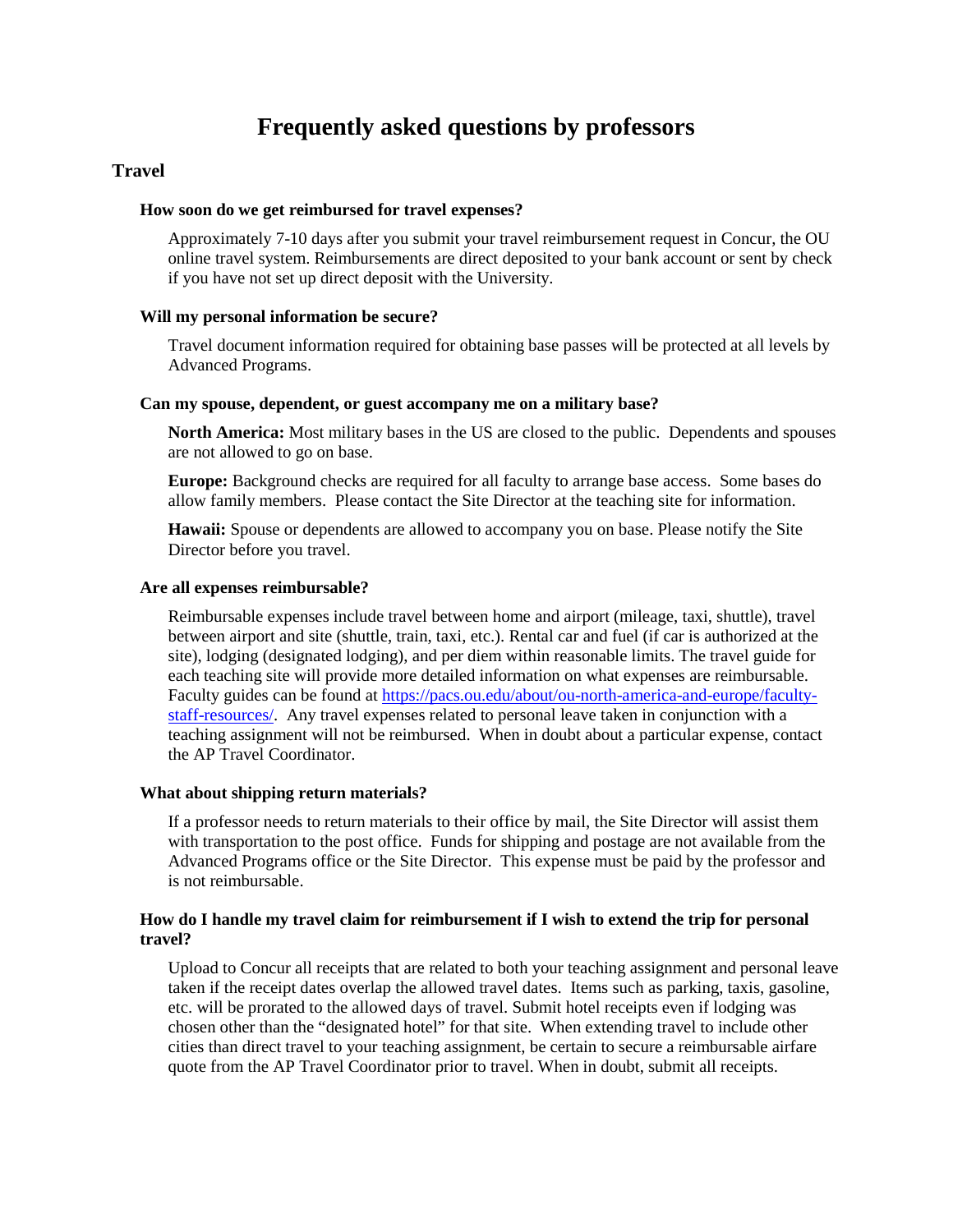#### **Can I get reimbursed prior to travel for airline tickets I bought?**

Advanced Programs is not authorized to provide advanced travel reimbursement. The OU travel card should be used for all travel related purchases.

#### **Should we purchase foreign currency prior to travel overseas?**

Please consult the appropriate site travel guide on the Faculty page of our website. You will get a better exchange rate after you arrive at your destination. ATM machines are available at all major airports for foreign currency exchange.

#### **What precautions can I take for security reasons in this age of travel?**

We suggest that you review this website from the Department of Homeland Security: <http://www.dhs.gov/files/travelers.shtm>

#### **Is mileage to/from the airport from my place of employment reimbursable?**

Yes, one round trip to/from the airport is reimbursable as well as parking at the airport. If someone drives and picks you up at the airport, two round trips are reimbursable.

## **Do I have to rent a car if one is authorized?**

No, but please be aware that the Site Director is unable to provide transportation to and from the classroom. If a car is recommended and you should choose not to rent one, please contact the Site Director to determine if there is acceptable transportation from your lodging to the classroom.

#### **Can I drive to a teaching site in lieu of flying if it is a reasonable distance?**

Yes, but contact the AP Travel Coordinator and secure a quoted amount for the round trip airfare. You will be reimbursed for your personal mileage to/from the site up to the quoted airfare amount. Additional per diem or hotel costs incurred while driving may not be reimbursable.

#### **What do I do if I get "bumped" or delayed and miss my flight while in transit to the site?**

Please contact the local Site Director to notify them of your flight plans if changed, especially if arrangements were made to meet you upon arrival. **Important: Do not leave home without the phone numbers e-mailed to you for use in such an emergency.**

#### **Where do I go to get a passport for the first time?**

Passport applications may be secured from the post office or online. Visit the US government website for stipulations on new, renewed, or lost passports: [http://travel.state.gov/passport/passport\\_1738.html](http://travel.state.gov/passport/passport_1738.html)

#### **How long does it take to get your passport renewed?**

Normally 6 weeks. 2 weeks if you choose an expedited service.US passport renewal: [http://travel.state.gov/passport/renew/renew\\_833.html](http://travel.state.gov/passport/renew/renew_833.html)

#### **What if I do not have a US passport and am a resident alien of the United States?**

Please submit your resident country passport copy to Advanced Programs as requested prior to travel. Some countries may require an additional travel visa or other documents due to your alien status for teaching on base at that particular site. Contact the AP Travel Coordinator immediately.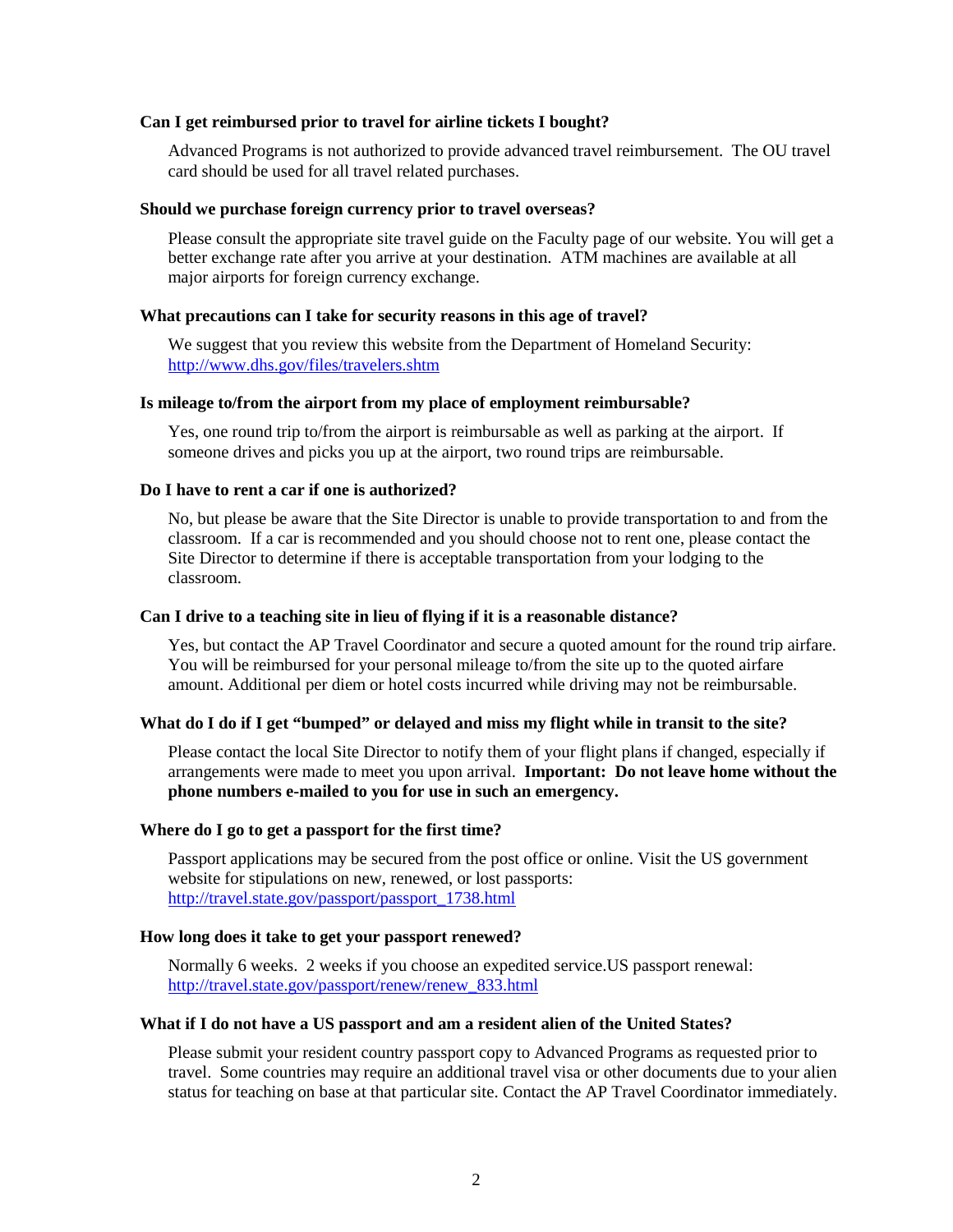## **Are any travel expenses prepaid by Advanced Programs, such as lodging or airfare?**

**Airfare:** Advanced Programs will purchase your airline ticket and place the cost on your OU Travel Card. If you would like to purchase your own ticket, you can do so, but you should use your OU travel card. **Important:** If arranging your own air travel, please contact the AP Travel Coordinator to secure a quote for reimbursable airfare cost.

**Other travel expenses:** You will be expected to pay for all other travel expenses including lodging using your OU travel card.

#### **Is smoking allowed in the billeting rooms?**

Government facilities have a no smoking policy. Designated outside smoking has been assigned. Some bases do not allow smoking anywhere on the base.

## **What do I do if I need immediate medical or dental attention while on assignment?**

If you are an OU employee, before you leave to travel to the teaching site, please review the information at [Insurance When You Travel.](https://hr.ou.edu/Employees/Traveling/Insurance-When-You-Travel). This information will ensure that you get the insurance coverage they need when traveling to Europe. Follow emergency regulations on base or contact the hotel concierge for assistance.

If you are not an OU employee (do not participate in the OU employee insurance program), follow emergency regulations on base or contact the hotel concierge for assistance.

| <b>Theater/Site</b> | <b>Departure</b>      | Return                    |
|---------------------|-----------------------|---------------------------|
| Continental US      | 1 day prior to class  | Evening of the last class |
| Hawaii              | 1 day prior to class  | Evening of the last class |
| Europe              | 2 days prior to class | 1 day after class         |

#### **How many days before and after my teaching dates am I allowed for travel time?**

## **Syllabi**

## **Why are syllabi requested so far in advance?**

To meet our contractual agreement with the government, we must have texts on the shelf available for student purchase no later than 10 weeks prior to the course start date. Syllabi must be posted on the PACS website no later than 10 weeks prior to the course start date.

## **How do professors and students get a copy of their course syllabi?**

Syllabi are available 10 weeks before the course start date and can be found by accessing our website at [https://pacs.ou.edu/current-students/graduate-student-information-center/ou-north](https://pacs.ou.edu/current-students/graduate-student-information-center/ou-north-america-and-europe-resources/)[america-and-europe-resources/,](https://pacs.ou.edu/current-students/graduate-student-information-center/ou-north-america-and-europe-resources/) selecting the desired course schedule by semester by site or program. Students order texts through the Follett website as indicated on the syllabus.